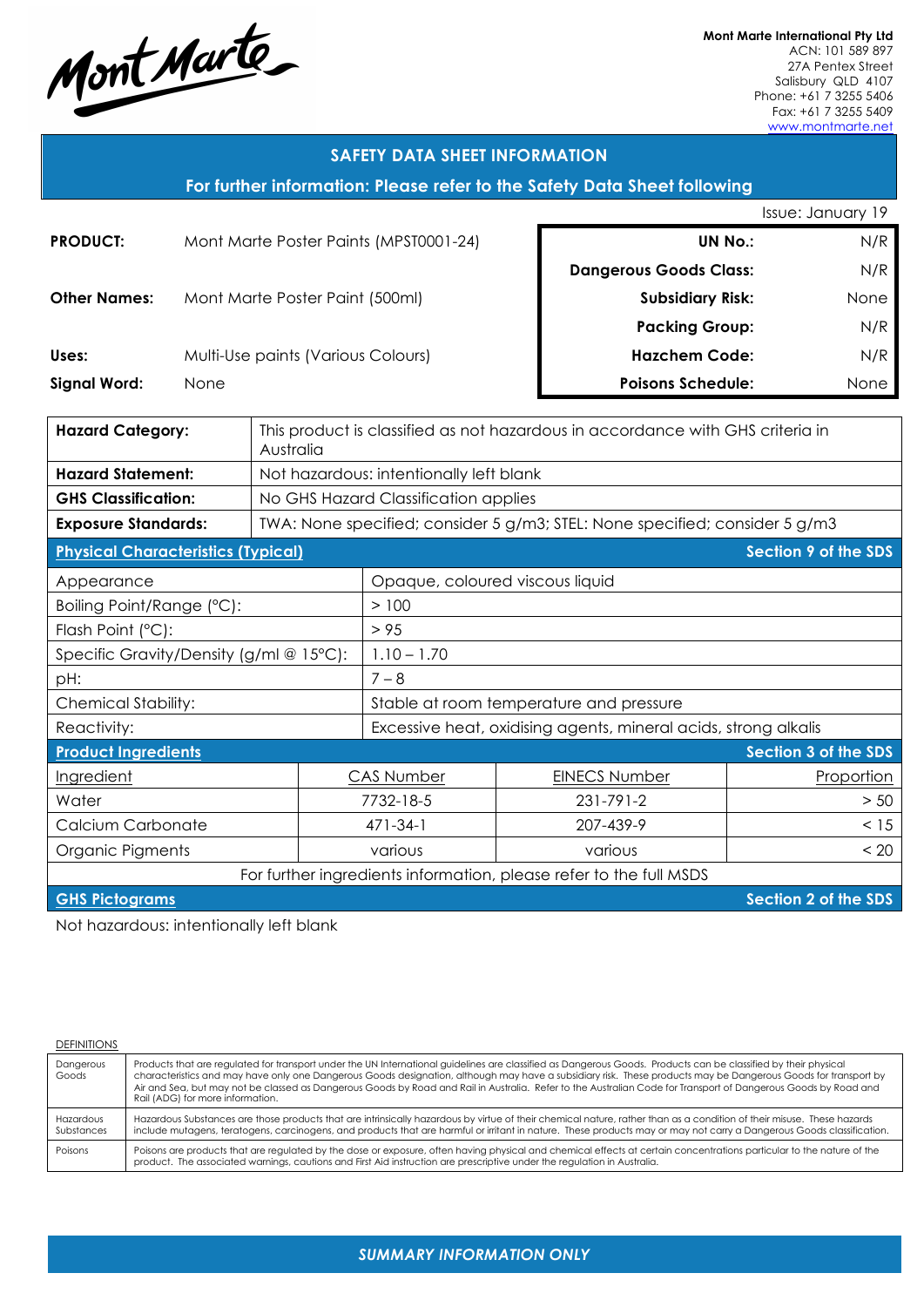

## *1. IDENTIFICATION*

| Mont Marte Poster Paints (MPST0001-24) |  |  |  |
|----------------------------------------|--|--|--|
| Mont Marte Poster Paint (500ml)        |  |  |  |
| Artists' media paints                  |  |  |  |
| <b>Mixtures</b>                        |  |  |  |
| Multi-Use paints (Various Colours)     |  |  |  |
| Mont Marte International Pty Ltd.      |  |  |  |
| 101 589 897                            |  |  |  |
| PO BOX 303, SALISBURY QLD 4107         |  |  |  |
| +61 7 3255 5406                        |  |  |  |
| +61 7 3255 5409                        |  |  |  |
| <b>CHEMCALL®: 1800 127 406</b>         |  |  |  |
| www.montmarte.net                      |  |  |  |
|                                        |  |  |  |

## *2. HAZARDS IDENTIFICATION*

### **Hazard Category**

This product is classified as not hazardous in accordance with GHS criteria in Australia

### **GHS Classification**

No GHS Hazard Classification applies

### **GHS Pictograms**

Not hazardous: intentionally left blank

### **Hazard Statement**

Not hazardous: intentionally left blank

### **Hazard Statements**

Not hazardous: intentionally left blank

### **Precautionary Statements**

Not hazardous: intentionally left blank

### **Dangerous Goods Classification** N/R

**Poisons Schedule** None

### **Signal Word** None

| 3. COMPOSITION: Information on Ingredients |                   |                  |                    |  |  |
|--------------------------------------------|-------------------|------------------|--------------------|--|--|
| <b>Chemical Ingredient</b>                 | <b>CAS Number</b> | <b>EC Number</b> | Proportion (% v/v) |  |  |
| Water                                      | 7732-18-5         | $231 - 791 - 2$  | > 50               |  |  |
| Calcium Carbonate                          | $471 - 34 - 1$    | 207-439-9        | < 15               |  |  |
| Organic Pigments                           | various           | various          | < 20               |  |  |
| Inorganic Pigments                         | various           | various          | < 20               |  |  |
| Propanediol                                | $57 - 55 - 6$     | 200-338-0        | < 4                |  |  |
| 2-amino-2-methylpropanol                   | 124-68-5          | 204-709-8        | < 0.5              |  |  |
| Preservative: Bronopol                     | $52 - 51 - 7$     | $200 - 143 - 0$  | < 0.05             |  |  |

### *4. FIRST AID MEASURES*

### **For advice, contact Poisons Information Centre (Phone Australia: 13 1126) or a doctor.**

### **Ingestion**

If swallowed, give water to drink. If patient feels unwell, seek medical advice.

### **Eye Contact**

Flush eyes with large amounts of water until irritation subsides. If irritation persists, seek medical advice.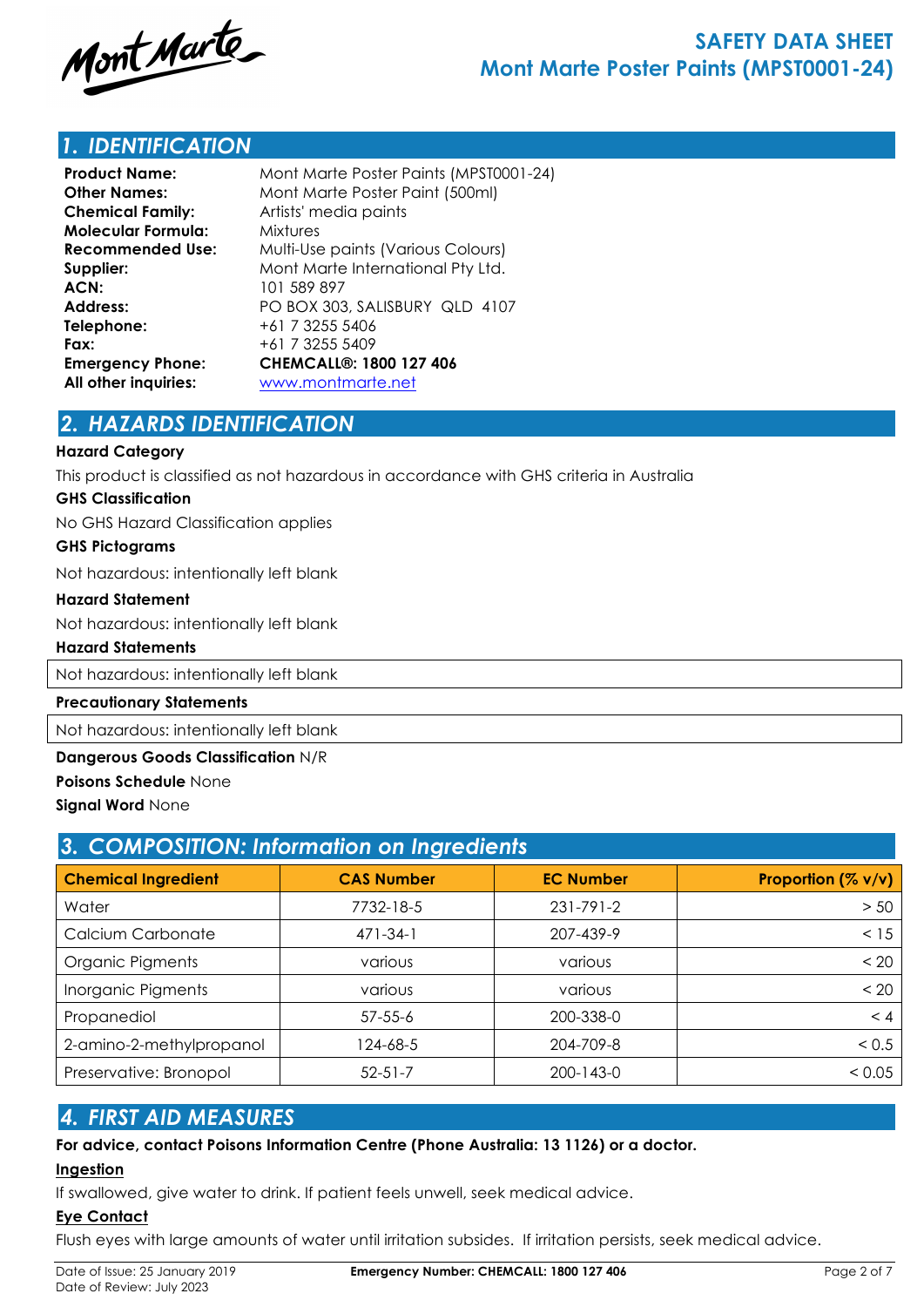

# **SAFETY DATA SHEET Mont Marte Poster Paints (MPST0001-24)**

### **Skin Contact**

Wash off skin with soap and cold water. If irritation or other symptoms develop, seek medical advice.

### **Inhalation**

If exposed, remove to fresh air and keep at rest. If unwell, seek medical advice.

### **First Aid Facilities**

Access to clean, cold water.

### **Medical Attention**

Treat according to symptoms. There are no narcotic effects with this product.

## *5. FIRE FIGHTING MEASURES*

This product is unlikely to pose a combustion risk, nor provide a significant 'fuel' hazard. If possible, segregate the product from the source of the fire, if safe to do so. Allow trained personnel to attend a fire in progress providing fire fighters with this Safety Data Sheet. Prevent extinguishing media from escaping to drains and waterways.

### **Suitable Extinguishing Media**

(For large volume fires.) Alcohol resistant foam, water spray or fine spray mist.

### **Hazards from combustion products**

Carbon monoxide, carbon dioxide, and other organic material

### **Precautions for fire fighters and special protective equipment**

Fully self-contained breathing apparatus

### **Hazchem Code**

N/R

# *6. ACCIDENTAL RELEASE MEASURES*

### **Emergency Procedures**

This product is supplied in small quantities; however, if stored with large quantities of similar packaged product, consider the following action:

- Prevent product from escaping to drains and waterways;
- Contain leaking packaging in a suitable receptacle;
- Prevent vapours or fumes from building up in confined areas;
- Ensure that drain valves are closed at all times (in case of use with fire fighting liquid/foam); and
- Clean up and report spills immediately.

## *7. HANDLING AND STORAGE*

### **Precautions for Safe Handling**

This product is unlikely to present a fire or explosion risk. Under extreme temperatures, this product may burn and decompose, but is unlikely to be a significant fuel source. Vapours in extreme temperatures may be irritating, but are unlikely to pose a significant health risk. Product quantities are usually held as not more than approx. 5 kg.

### **Conditions for Safe Storage**

Store in a cool, dry place away from direct sunlight. Protect containers from physical damage and check regularly for leaks. Avoid release to the environment, store in bunded areas and ensure exit drains are closed.

### **Incompatible Materials**

None established

## *8. EXPOSURE CONTROLS: PERSONAL PROTECTION*

### **National Exposure Standards**

The time weighted average concentration (TWA) for this product is: None specified; consider 5 g/m<sup>3</sup>, which means the highest allowable exposure concentration in an eight-hour day for a five-day working week. The short term exposure limit (STEL) is: None specified; consider 5 g/m3, which is the maximum allowable exposure concentration at any time. Replacing a TWA or STEL value for some products is a Peak Limitation value (Peak):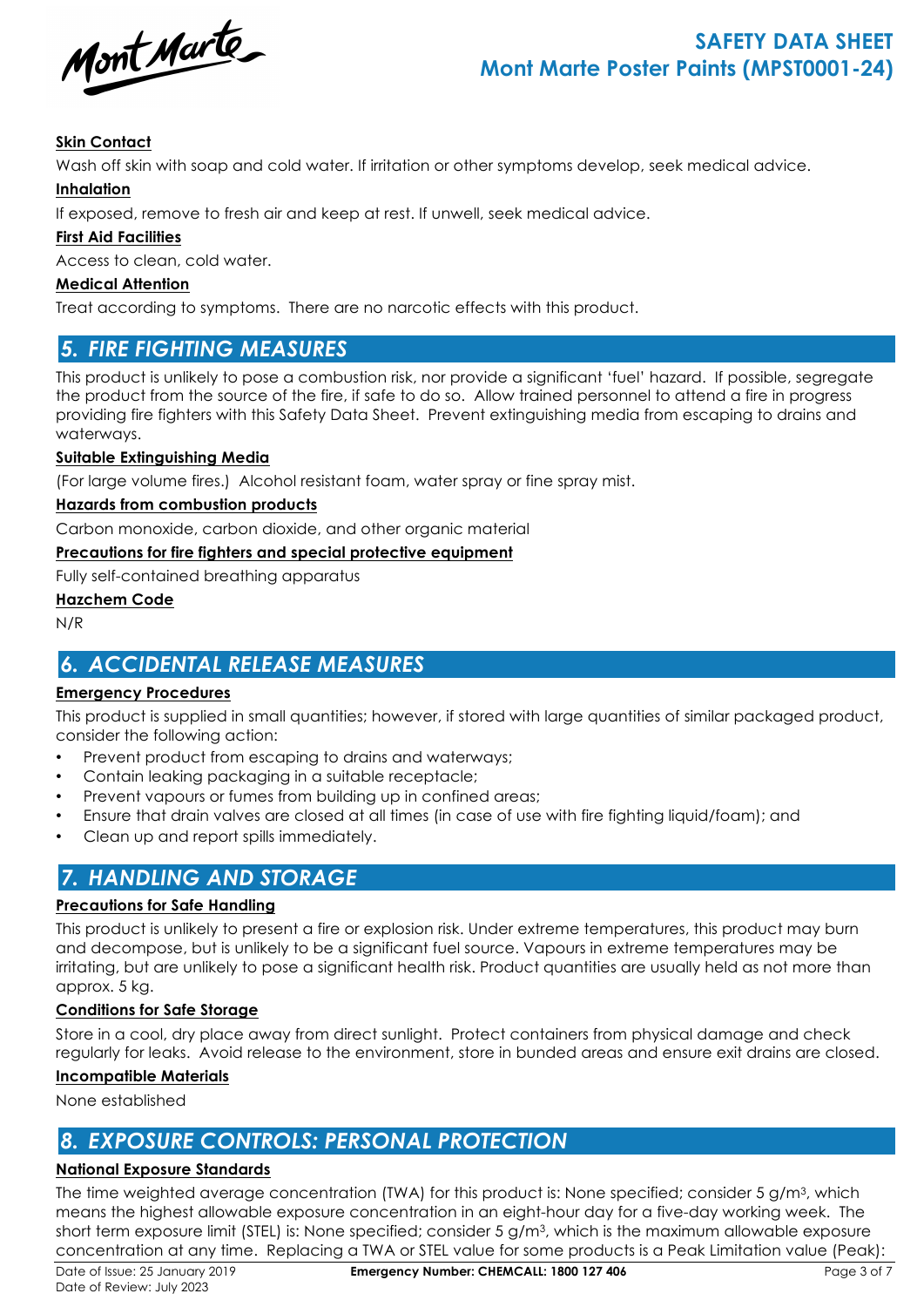

None applies in this case. In addition to the exposure concentrations may be a subsidiary caution in such cases where the product is a skin sensitiser, represented as (Sen), where None applies in this case.

### **Biological Limit Values (BLV)**

No data available

### **Engineering Controls: Ventilation**

The use of local exhaust ventilation is not essential to control process emissions near the source. Laboratory samples can be handled in a fume hood, but are safely managed at open benches. Consider mechanical ventilation of confined spaces. Explosion proof equipment is not required when handling this product.

It is recommended that standard industrial hygiene practices are employed when using this product, e.g. it is recommended to wash hands after using this product, before eating, drinking, or smoking.

### **Personal Protective Equipment**

**Respiratory Protection:** It is unlikely that vapour concentrations in air may approach or exceed the limits described in the National Exposure Standards; however, it is recommended to use a half-face filter mask to protect from overexposure by inhalation. A type 'A' filter material is considered suitable for this product.

**Eye Protection:** Consider the use of safety glasses when handling this product, as standard industrial hygiene practice; protective eye wear is not essential when using this product.

**Skin/Body Protection:** There is no essential recommended outer-wear required when handling this product. For further information on skin protection, refer to Section 11: Skin Contact effects.

| <u>7. PHISICAL AND CHEMICAL PROPERTIES</u> |                          |                                 |  |  |
|--------------------------------------------|--------------------------|---------------------------------|--|--|
| <b>Property</b>                            | Unit of measurement      | <b>Typical Value</b>            |  |  |
| Appearance                                 | None                     | Opaque, coloured viscous liquid |  |  |
| <b>Boiling Point/Range</b>                 | $^{\circ}C$              | > 100                           |  |  |
| Flash Point                                | $\rm ^{\circ}C$          | > 95                            |  |  |
| $SG/Density$ (@ 15°C)                      | g/ml; kgm-3              | $1.10 - 1.70$                   |  |  |
| Vapour Pressure @ 20°C                     | kPa                      | No data available               |  |  |
| Vapour Density @ 20°C                      | g/ml; kgm-3              | No data available               |  |  |
| Autoignition Temperature                   | $\rm ^{\circ}C$          | No data available               |  |  |
| Explosive Limits in Air                    | % vol/vol                | No data available               |  |  |
| Viscosity @ $20^{\circ}$ C                 | cPs, mPas                | $500 - 1000$                    |  |  |
| Percent volatiles                          | % vol/vol                | > 70                            |  |  |
| Acidity/alkalinity as pH                   | None                     | $7 - 8$                         |  |  |
| Solubility in Water                        | g/l                      | Miscible                        |  |  |
| Other solvents                             | $\overline{\phantom{a}}$ | <b>Alcohols</b>                 |  |  |

# *9. PHYSICAL AND CHEMICAL PROPERTIES*

The values listed are indicative of this product's physical and chemical properties. A Certificate of Analysis for each product batch can be made available on request.

# *10. STABILITY AND REACTIVITY*

### **Chemical stability**

Stable at room temperature and pressure

### **Conditions to avoid**

Excessive heat, oxidising agents, mineral acids, strong alkalis

### **Hazardous decomposition products**

Carbon monoxide, carbon dioxide, other complexes on incomplete burning or oxidation

### **Hazardous reactions**

None established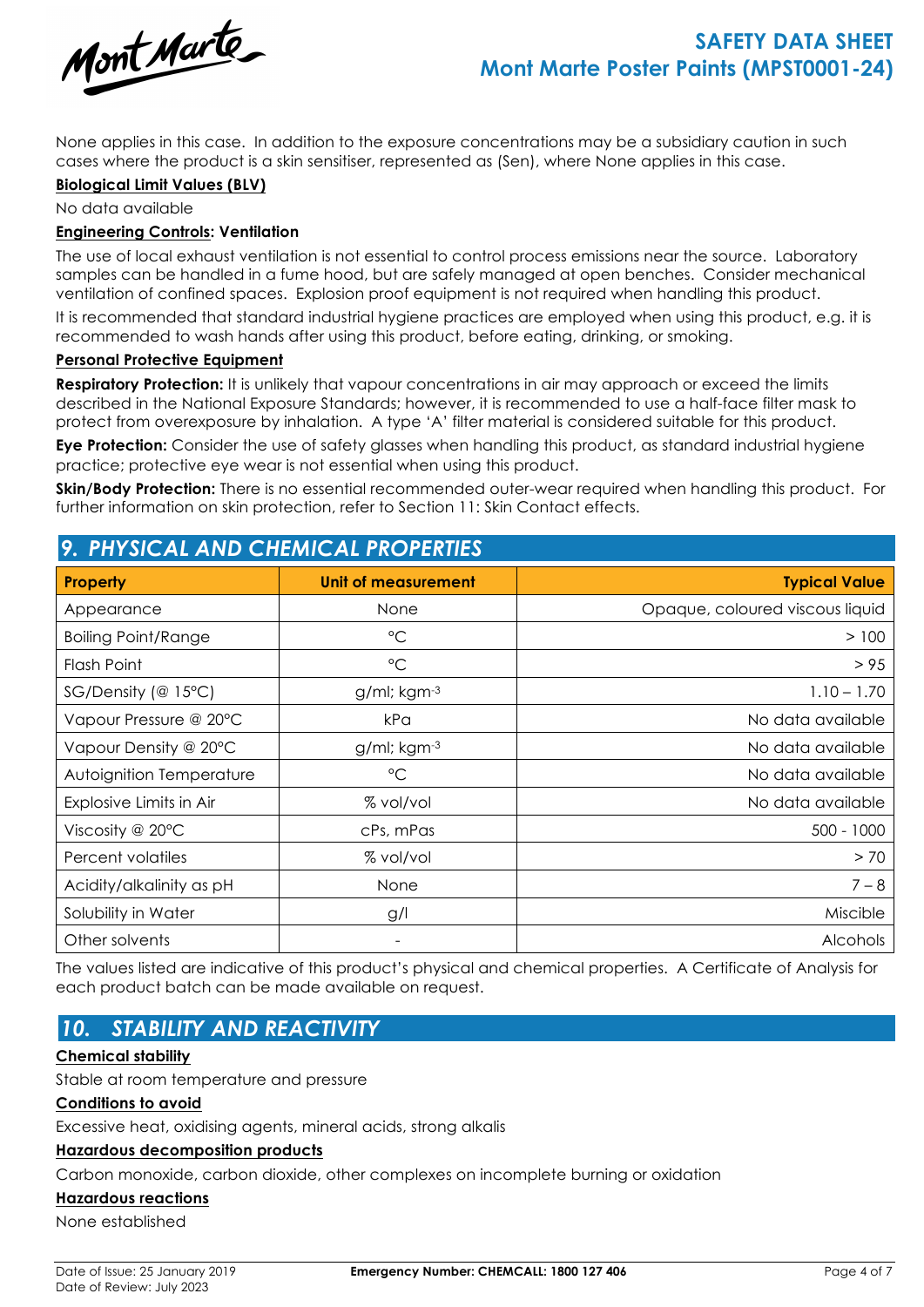Mont Marte

### **Hazardous polymerisation**

Will not occur

## *11. TOXICOLOGICAL INFORMATION*

### **Acute Effects**

### **Ingestion**

This product is not considered to be toxic if ingested nor result in any narcotic effects. If intentionally misused the product may cause discomfort on swallowing, if consumed in a large quantity and may result in gastric disturbance.

### **Eye Contact**

This product is not considered toxic if in contact with eyes or eye tissue. As with any foreign material there may be some discomfort if eye contact occurs, which can be relieved with First Aid.

### **Skin Contact**

Contact with this product may result in mild irritations evidenced by itchiness or dryness of the affected area. This product is not considered toxic or harmful via contact with skin.

### **Inhalation**

This product does not produce vapours, or irritating fumes and is considered to have no effect via inhalation.

### **Chronic Effects**

There are no known chronic effects associated with this product, and it is considered not to be toxic or harmful via standard routes of exposure.

### **Other Health Effects Information**

Individuals with pre-existing skin or respiratory conditions, such as psoriasis or eczema, may be sensitive to this product.

### **Toxicological Information**

Oral LD50: No data available: consider > 2000 mg/kg Dermal LD50: No data available: consider > 2000 mg/kg

# *12. ECOLOGICAL INFORMATION*

### **Ecotoxicity**

### **Aquatic Toxicity:**

| Fish Toxicity LC <sub>50</sub> : | No data available; consider > 1000 mg/L |  |
|----------------------------------|-----------------------------------------|--|
| Daphnia Magna EC <sub>50</sub> : | No data available; consider > 1000 mg/L |  |
| Blue-green algae:                | No data available; consider > 1000 mg/L |  |
| Green algae:                     | No data available; consider > 1000 mg/L |  |

**Persistence/Biodegradability:** Elements of this product will persist (pigments and resins)

**Mobility:** This product (in large quantities) will be mobile on release to the environment, risking contamination of waterways, soils and grasslands

# *13. DISPOSAL CONSIDERATIONS*

### **Disposal Methods**

This product is not considered to pose an environmental threat when dry, and is safe for disposal to landfill. Our company does encourage recycling, and empty packaging is suitable for recycling, recovery or disposal through a suitably qualified or licensed contractor. Care should be taken to ensure compliance with national and local authorities in these instances.

### **Special Precautions**

Dry product is suitable for disposal by landfill; and, it is discouraged to dispose of these products via municipal sewers, drains, natural streams or rivers. Wet product and packaging should be treated and disposed through chemical waste treatment, or considered for use in recycling.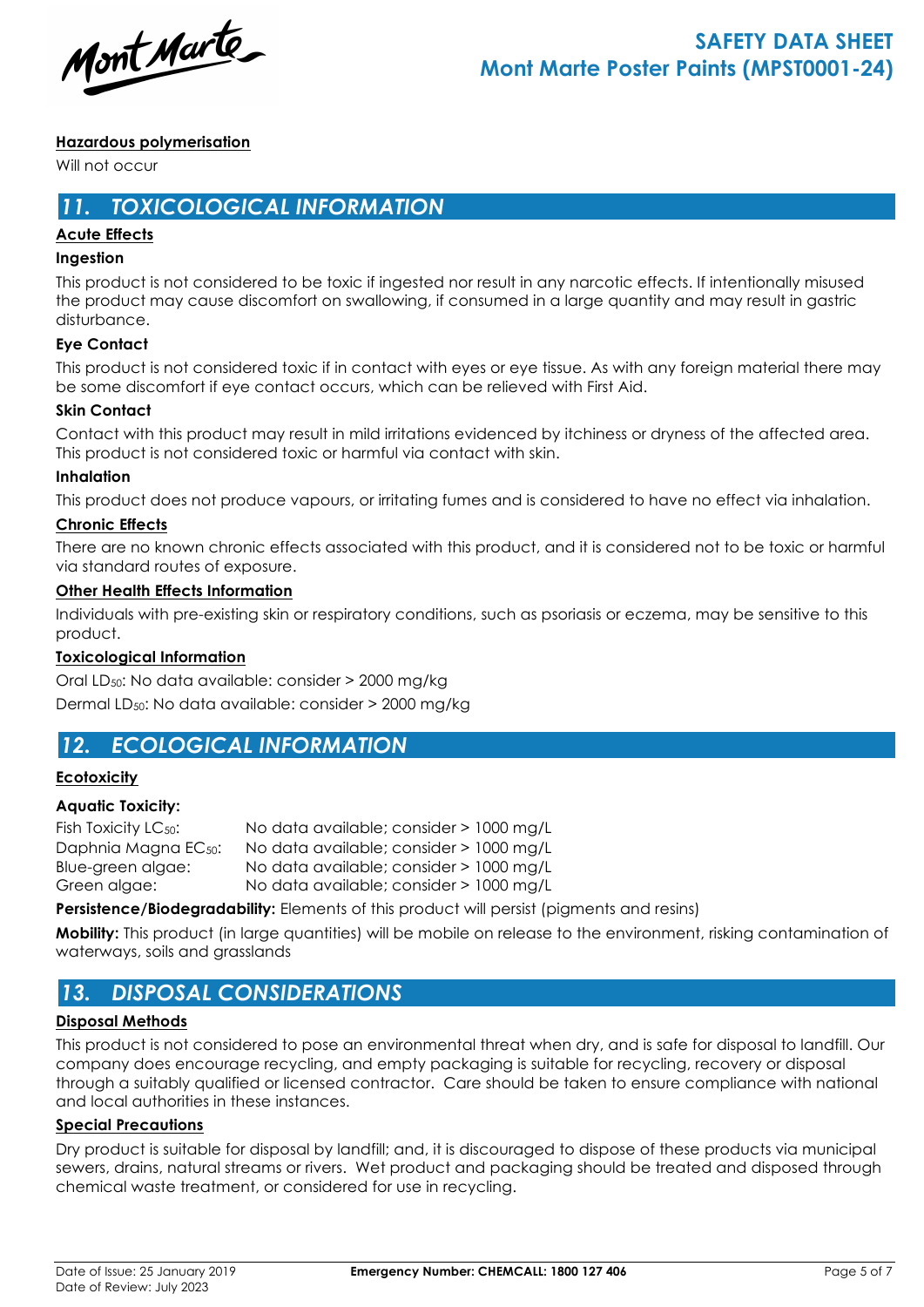

# **SAFETY DATA SHEET Mont Marte Poster Paints (MPST0001-24)**

## *14. TRANSPORT INFORMATION*

| <b>Road and Rail Transport</b>        |                                   | <b>Marine Transport</b>               |                                   | <b>Air Transport</b>                  |                                   |
|---------------------------------------|-----------------------------------|---------------------------------------|-----------------------------------|---------------------------------------|-----------------------------------|
| UN No.                                | N/R                               | UN No.                                | N/R                               | UN No.                                | N/R                               |
| <b>Proper Shipping</b><br><b>Name</b> | Paint, paint related<br>materials | <b>Proper Shipping</b><br><b>Name</b> | Paint, paint related<br>materials | <b>Proper Shipping</b><br><b>Name</b> | Paint, paint related<br>materials |
| <b>DG Class</b>                       | N/R                               | <b>DG Class</b>                       | N/R                               | <b>DG Class</b>                       | N/R                               |
| Sub. Risk                             | None                              | Sub. Risk                             | None                              | Sub. Risk                             | None                              |
| <b>Packing Group</b>                  | N/R                               | <b>Packing Group</b>                  | N/R                               | <b>Packing Group</b>                  | N/R                               |
| <b>Hazchem</b>                        | N/R                               | <b>Hazchem</b>                        | N/R                               | Hazchem                               | N/R                               |

### **Dangerous Goods Segregation**

This product is not regulated for transport by Road and Rail.

## *15. REGULATORY INFORMATION*

**Country/Region:** Australia **Inventory:** AICS **Status:** Listed **Poisons Schedule:** None

## *16. OTHER INFORMATION*

**Reasons for Issue:** Upgrade to GHS SDS format; amalgamated supplier and regulatory changes in all sections.

### **Abbreviations:**

AICS: Australian Inventory of Chemical Substances ATE: Acute Toxicity Estimate CAS Number: Chemical Abstracts Number GHS: Globally Harmonised System IARC: International Agency for Research on Cancer IUCLID: International Uniform Chemical Information Database PPE: Personal Protective Equipment EC: European Chemical identification number EINECS: European Inventory of Existing Chemical Substances LoW: List of Wastes LC<sub>50</sub>: Lethal Concentration to 50% of sample population LD50: Lethal Dose to 50% of sample population N/R: Non-regulated N/A: Not applicable PEC: Predicted Effect Concentration PNEC: Predicted Non-effect Concentration REACH: Registration, Evaluation, Authorisation and Restriction of Chemicals Regulation (EC) No 1907/2006 UN: United Nations